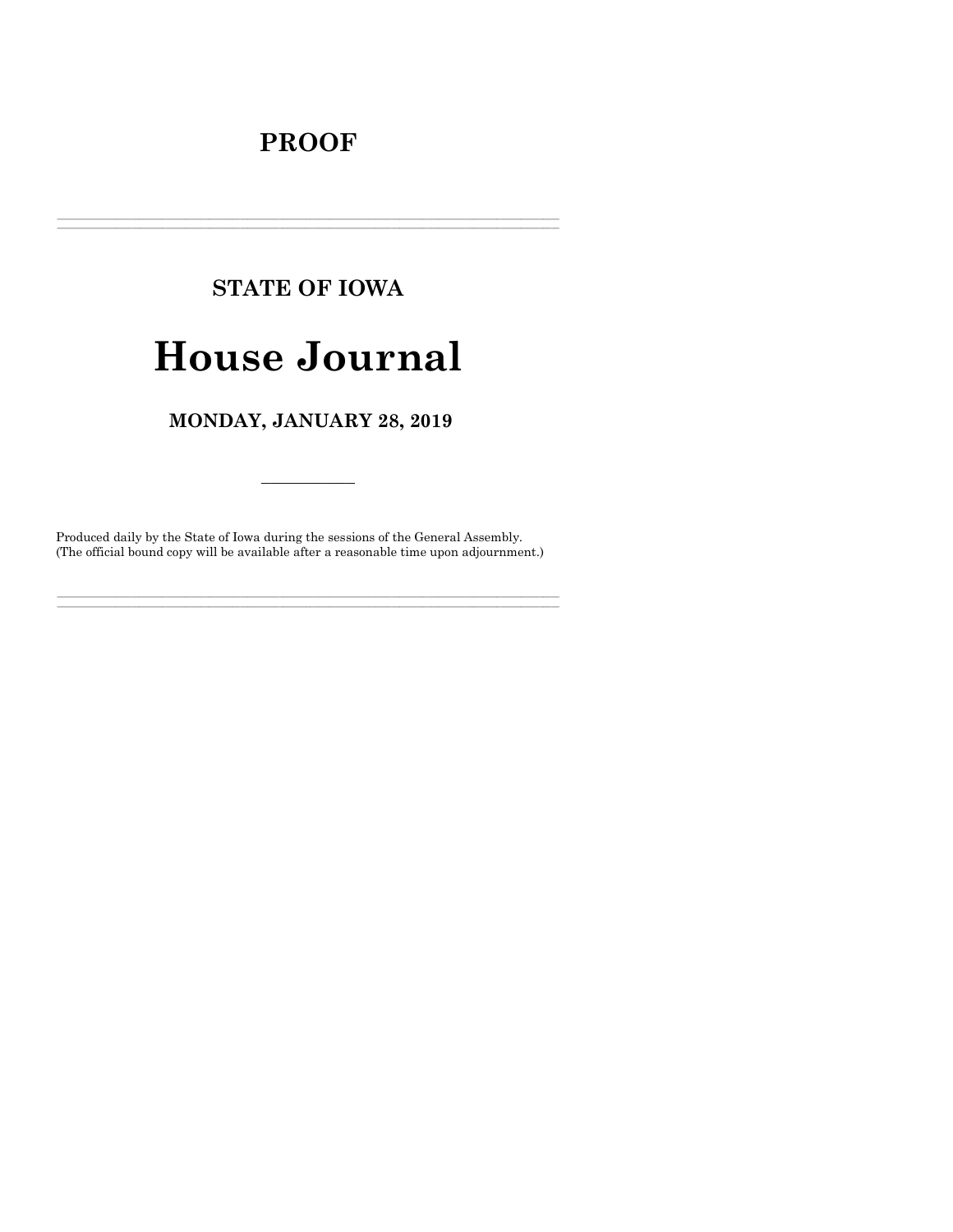## **JOURNAL OF THE HOUSE**

Fifteenth Calendar Day - Tenth Session Day

Hall of the House of Representatives Des Moines, Iowa, Monday, January 28, 2019

The House met pursuant to adjournment at 1:01 p.m., Speaker Upmeyer in the chair.

Prayer was offered by Laurie Haller, Bishop of the Iowa Conference and the United Methodist Church, Des Moines. She was the guest of Anderson of Polk and Maxwell of Poweshiek.

## PLEDGE OF ALLEGIANCE

The Pledge of Allegiance was led by Addie Cosgrove, Page from Aurelia.

The Journal of Friday, January 25, 2019, was approved.

#### INTRODUCTION OF BILLS

**[House File 136,](https://www.legis.iowa.gov/legislation/BillBook?ga=88&ba=HF136)** by Bergan, a bill for an act relating to passenger automobiles designed to carry ten or fewer pupils when used as school buses.

Read first time and referred to committee on **Education.**

**[House File](https://www.legis.iowa.gov/legislation/BillBook?ga=88&ba=HF137) 137,** by Anderson, M. Smith, Mascher, Kurth, Gaskill, McConkey, Kurtz, Ourth, Staed, Kacena, and Shipley, a bill for an act relating to adoption, including access to adoption records for adult adoptees.

Read first time and referred to committee on **State Government.**

**[House File 138,](https://www.legis.iowa.gov/legislation/BillBook?ga=88&ba=HF138)** by Hanusa, a bill for an act prohibiting public schools from scheduling school activities during presidential precinct caucuses.

Read first time and referred to committee on **State Government.**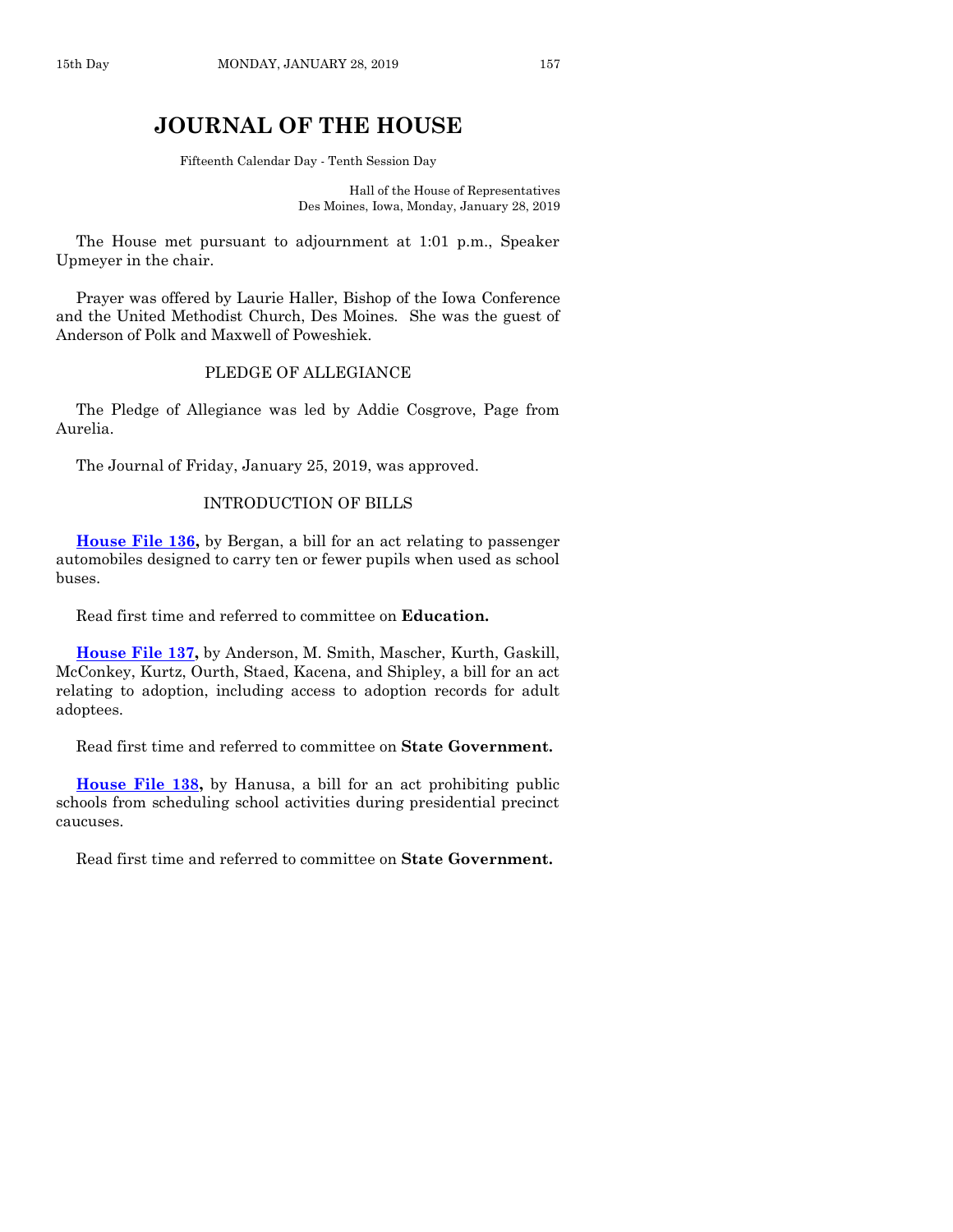**[House File 139,](https://www.legis.iowa.gov/legislation/BillBook?ga=88&ba=HF139)** by Hanusa, a bill for an act relating to the election of persons failing to receive the nomination of a political party.

Read first time and referred to committee on **State Government.**

On motion by Hagenow of Dallas, the House was recessed at 1:06 p.m., until 3:30 p.m.

## AFTERNOON SESSION

The House reconvened at 3:30 p.m., Speaker Upmeyer in the chair.

#### INTRODUCTION OF BILLS

**[House Joint Resolution 3,](https://www.legis.iowa.gov/legislation/BillBook?ga=88&ba=HJR3)** by Windschitl, a joint resolution proposing an amendment to the Constitution of the State of Iowa relating to the right of the people to keep and bear arms.

Read first time and referred to committee on **Public Safety.**

**[House File 140,](https://www.legis.iowa.gov/legislation/BillBook?ga=88&ba=HF140)** by Staed, Winckler, Hunter, Lensing, Kurth, Anderson, Forbes, and Ourth, a bill for an act relating to the regulation of persons, including commercial establishments, keeping nonagricultural animals, providing for fees and appropriations, and making penalties applicable.

Read first time and referred to committee on **Agriculture.**

**[House File 141,](https://www.legis.iowa.gov/legislation/BillBook?ga=88&ba=HF141)** by Staed, Kurth, Heddens, Steckman, Gaskill, Donahue, Mascher, Kacena, Kressig, Bennett, Wessel-Kroeschell, Brown-Powers, and Gaines, a bill for an act establishing an advisory committee to evaluate the use and value of the master matrix when approving a permit to construct a confinement feeding operation structure, and including effective date provisions.

Read first time and referred to committee on **Agriculture.**

**[House File 142,](https://www.legis.iowa.gov/legislation/BillBook?ga=88&ba=HF142)** by Staed, Hunter, Kurth, Anderson, Steckman, Donahue, Mascher, and Oldson, a bill for an act establishing a moratorium relating to the construction, including expansion, of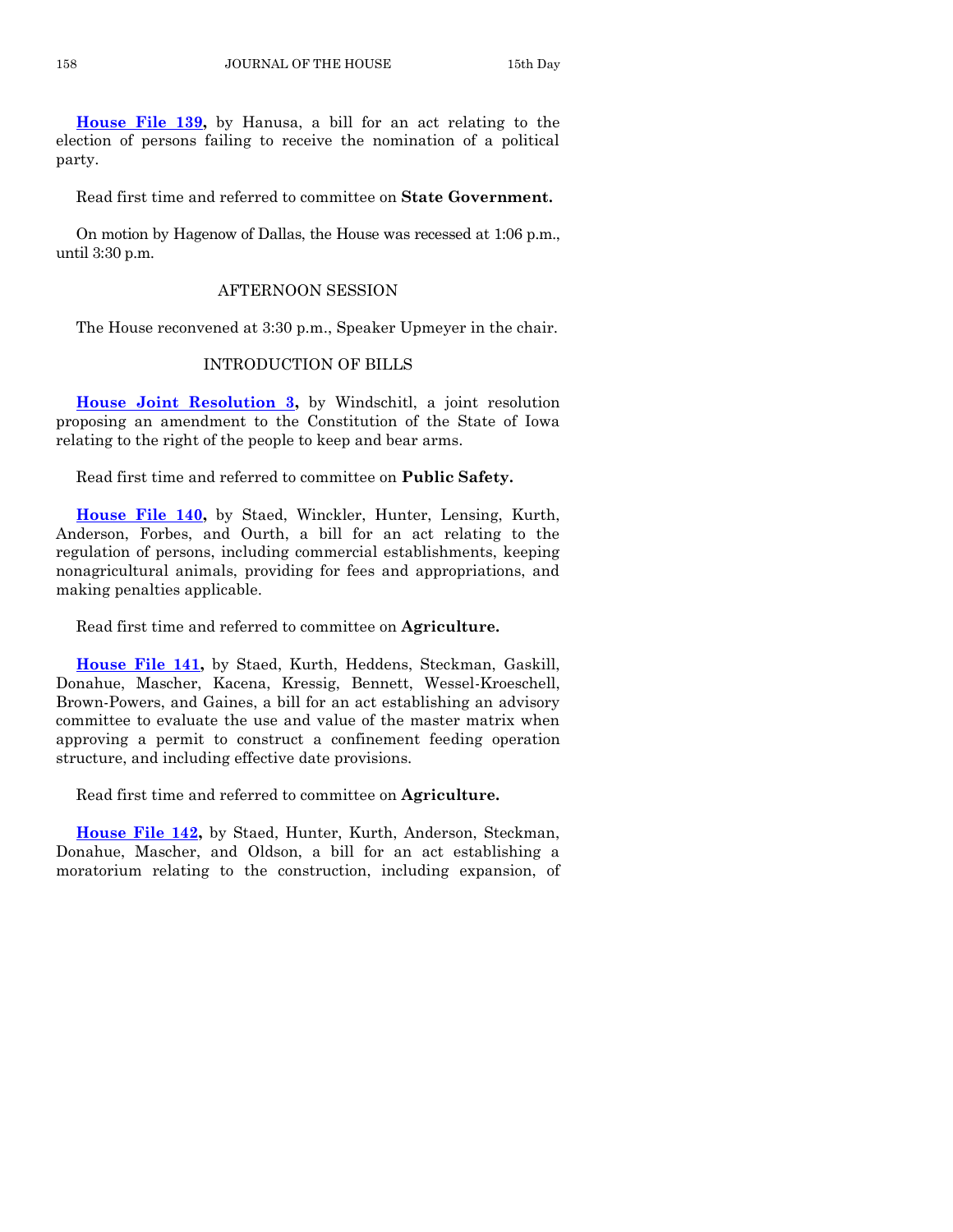structures that are part of certain confinement feeding operations where swine are kept, requesting an interim study committee, and including effective date provisions.

Read first time and referred to committee on **Agriculture.**

**[House File 143,](https://www.legis.iowa.gov/legislation/BillBook?ga=88&ba=HF143)** by Staed, Hunter, Lensing, Kurth, McConkey, Anderson, Heddens, Steckman, Donahue, Mascher, and Oldson, a bill for an act relating to animal agriculture, by providing for a public hearing conducted by the board of supervisors in a county where a structure associated with a confinement feeding operation is proposed to be constructed, including expanded, and including effective date provisions.

Read first time and referred to committee on **Agriculture.**

**[House File 144,](https://www.legis.iowa.gov/legislation/BillBook?ga=88&ba=HF144)** by Staed, Hunter, Kurth, Anderson, Donahue, Mascher, and Oldson, a bill for an act requiring that human growth and development instruction by school boards include ageappropriate information regarding dating violence and prevention.

Read first time and referred to committee on **Education.**

**[House File 145,](https://www.legis.iowa.gov/legislation/BillBook?ga=88&ba=HF145)** by Hinson, a bill for an act relating to reports relating to misconduct of certain school employees required to be submitted to the board of educational examiners.

Read first time and referred to committee on **Education.**

**[House File 146,](https://www.legis.iowa.gov/legislation/BillBook?ga=88&ba=HF146)** by Staed, Winckler, Hunter, Lensing, Kurth, Anderson, Donahue, Mascher, Oldson, Kacena, and R. Smith, a bill for an act relating to wage discrimination under the Iowa civil rights Act of 1965 and in state contracting, making penalties applicable, and establishing an equal pay task force.

Read first time and referred to committee on **Labor.**

**[House File 147,](https://www.legis.iowa.gov/legislation/BillBook?ga=88&ba=HF147)** by Hunter, Thede, Brown-Powers, Bearinger, Kurth, Staed, Ourth, Kacena, Ehlert, McConkey, Kurtz, Gaskill, Konfrst, Oldson, Cohoon, Mascher, and M. Smith, a bill for an act concerning employment matters involving public employees including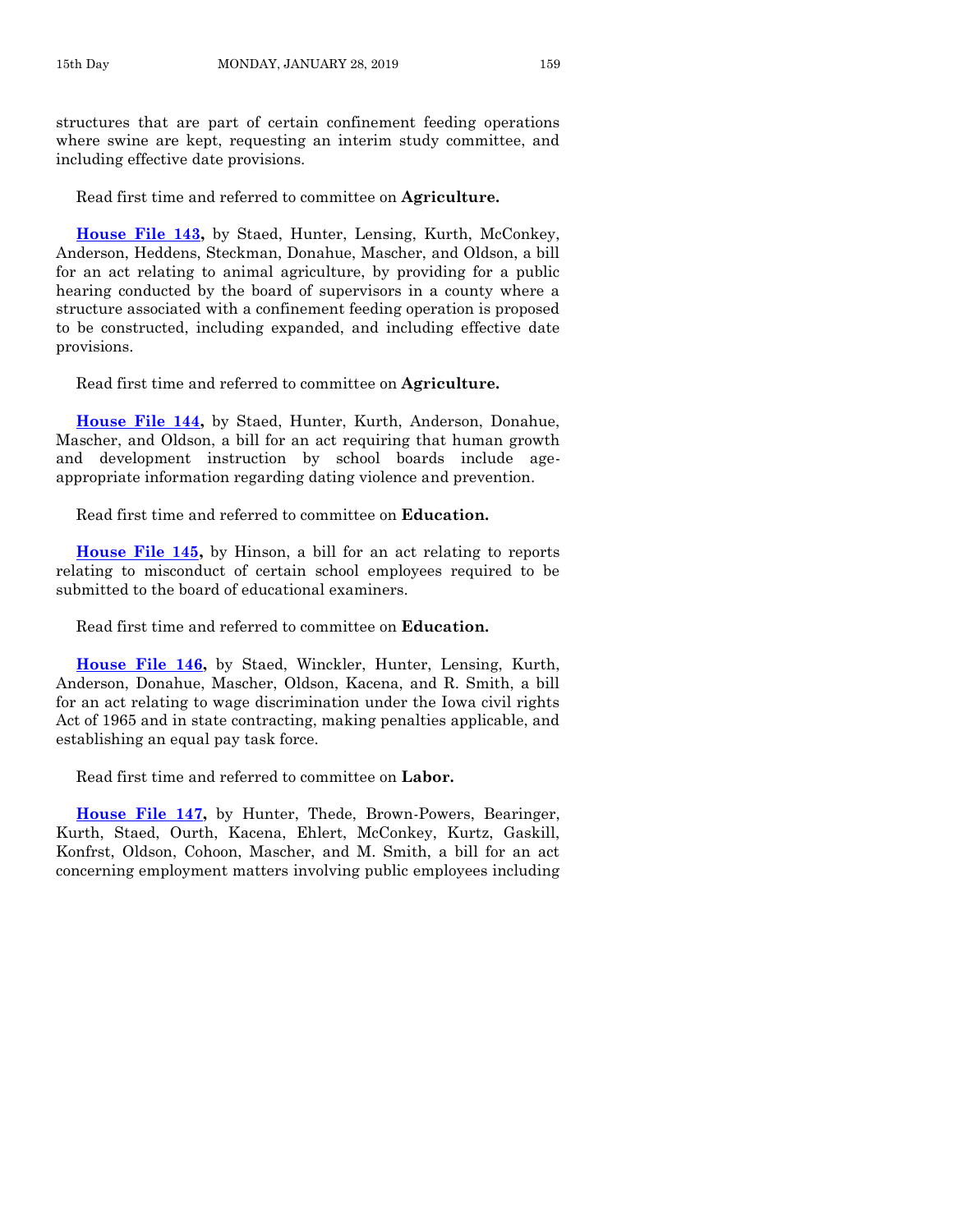collective bargaining, educator employment matters, personnel records and settlement agreements, city civil service requirements, and health insurance matters, and including effective date, applicability, and transition provisions.

Read first time and referred to committee on **Labor.**

**[House File 148,](https://www.legis.iowa.gov/legislation/BillBook?ga=88&ba=HF148)** by Prichard and Ourth, a bill for an act requiring the department of natural resources to include anatomical donor symbols on certain licenses.

Read first time and referred to committee on **Natural Resources.**

**[House File 149,](https://www.legis.iowa.gov/legislation/BillBook?ga=88&ba=HF149)** by Staed, Kurth, Hunter, Steckman, Donahue, Mascher, Anderson, and Ehlert, a bill for an act relating to the creation of an extreme risk protective order against a person in possession of a firearm who presents a significant danger to the person's self or others, and providing penalties.

Read first time and referred to committee on **Public Safety.**

The House stood at ease at 3:33 p.m., until the fall of the gavel.

The House resumed session at 4:54 p.m., Speaker Upmeyer in the chair.

Hagenow of Dallas called up for consideration the Report of the Contested Election Committee.

## REPORT OF THE CONTESTED ELECTION COMMITTEE

Madam Speaker and Members of the House:

We, the undersigned members of the committee, to whom was referred the matter of the election contest between Kayla Koether, contestant, and Michael Bergan, incumbent, for the position of Representative for House District 55 of Iowa, submit the following report:

This committee met on January 14, 16, and 24, 2019. All members examined the statements and exhibits presented and submitted by the contestant and the incumbent.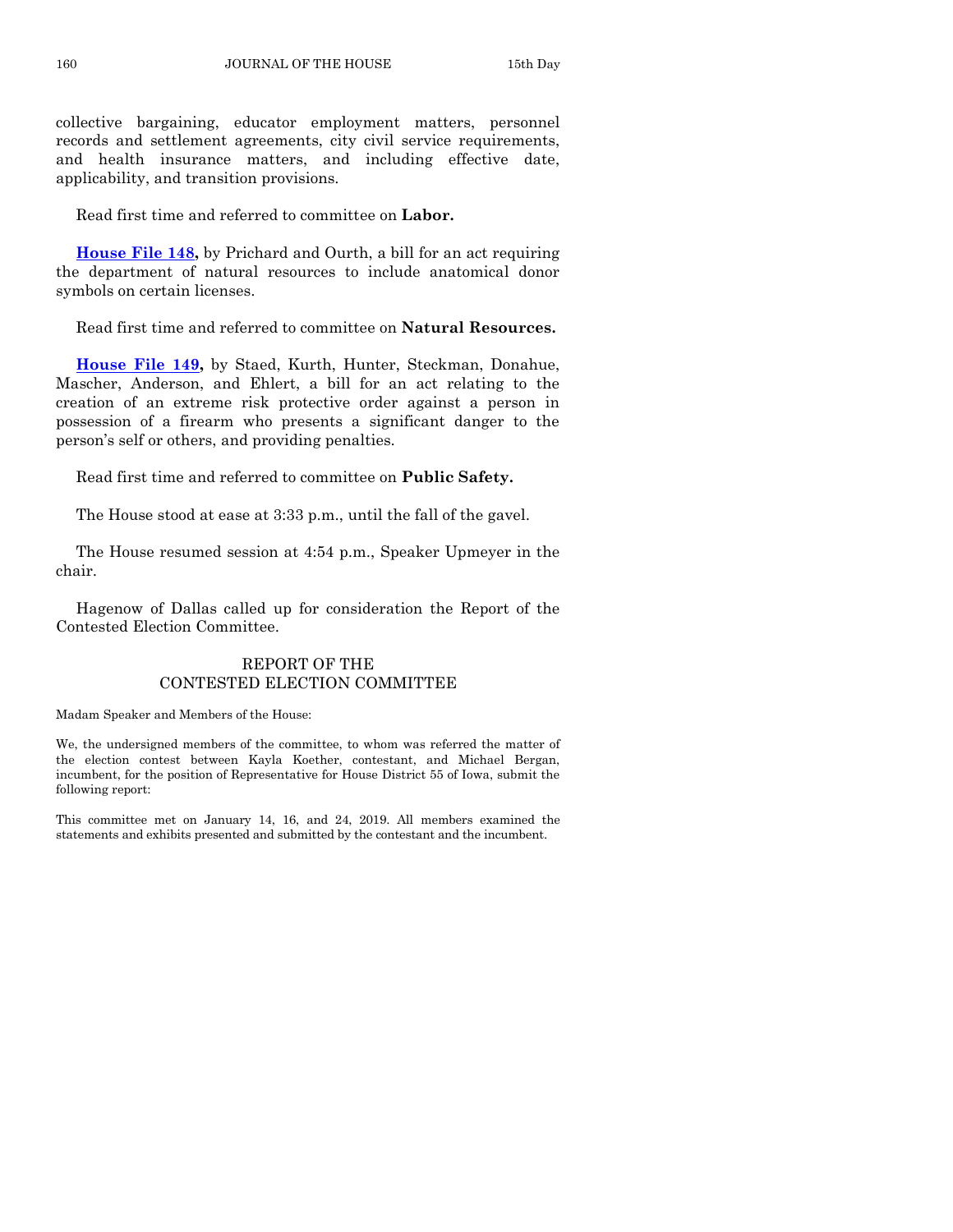This committee concludes that the relief sought by the contestant is not supported by Iowa Code §53.17, and further lacks support in Iowa Administrative Code 721- 21.14(53), and the legislative history surrounding the adoption of [HF 2273](https://www.legis.iowa.gov/legislation/BillBook?ga=88&ba=HF2273) in 2016.

It is clear, there exists no legal authority to open and count the twenty-nine ballots in question and thus no right to recanvass or recertify the election. The Winneshiek County Auditor and the Secretary of State have acted in accordance with the law. This committee cannot recommend the House act in violation of the laws that governed the election held on November 6, 2018.

This committee recommends the House dismiss the election contest and agrees with the official certification showing the incumbent, Michael Bergan, to be duly elected to the Office of State Representative from House District 55.

> HOLT of Crawford JACOBSEN of Pottawattamie WINDSCHITL of Harrison

Wolfe of Clinton moved to substitute the Minority Report of the Contested Election Committee for the Report of the Contested Election Committee.

### MINORITY REPORT OF THE CONTESTED ELECTION COMMITTEE

We, the undersigned members of the Committee, to whom was referred the matter of the Election Contest between Kayla Koether, contestant, and Michael Bergan, incumbent, for the position Representative for House District 55 of Iowa submit the following report:

#### **Summary**

Both the Iowa Constitution and Iowa Code prescribe the action members of the Iowa House of Representatives must take in this Election Contest: count every vote that is legally cast.

In the Election Contest filed by Kayla Koether in House District 55, there are 29 Iowans--Republicans, Democrats, and No Parties -- who followed Iowa law and mailed their ballot before the November 5, 2018 deadline. However, their votes remain uncounted due to two Republican elected officials, Winneshiek County Auditor Ben Steines and Secretary of State Paul Pate.

Iowa law guarantees the right in open session of the court or tribunal trying the Election Contest to have the ballots opened. Ms. Koether is being denied this right by the Committee.

These facts in this Election Contest are indisputable:

- The ballots were mailed on time according to Iowa law.
- The ballots were received by the County Auditor before the legal deadline.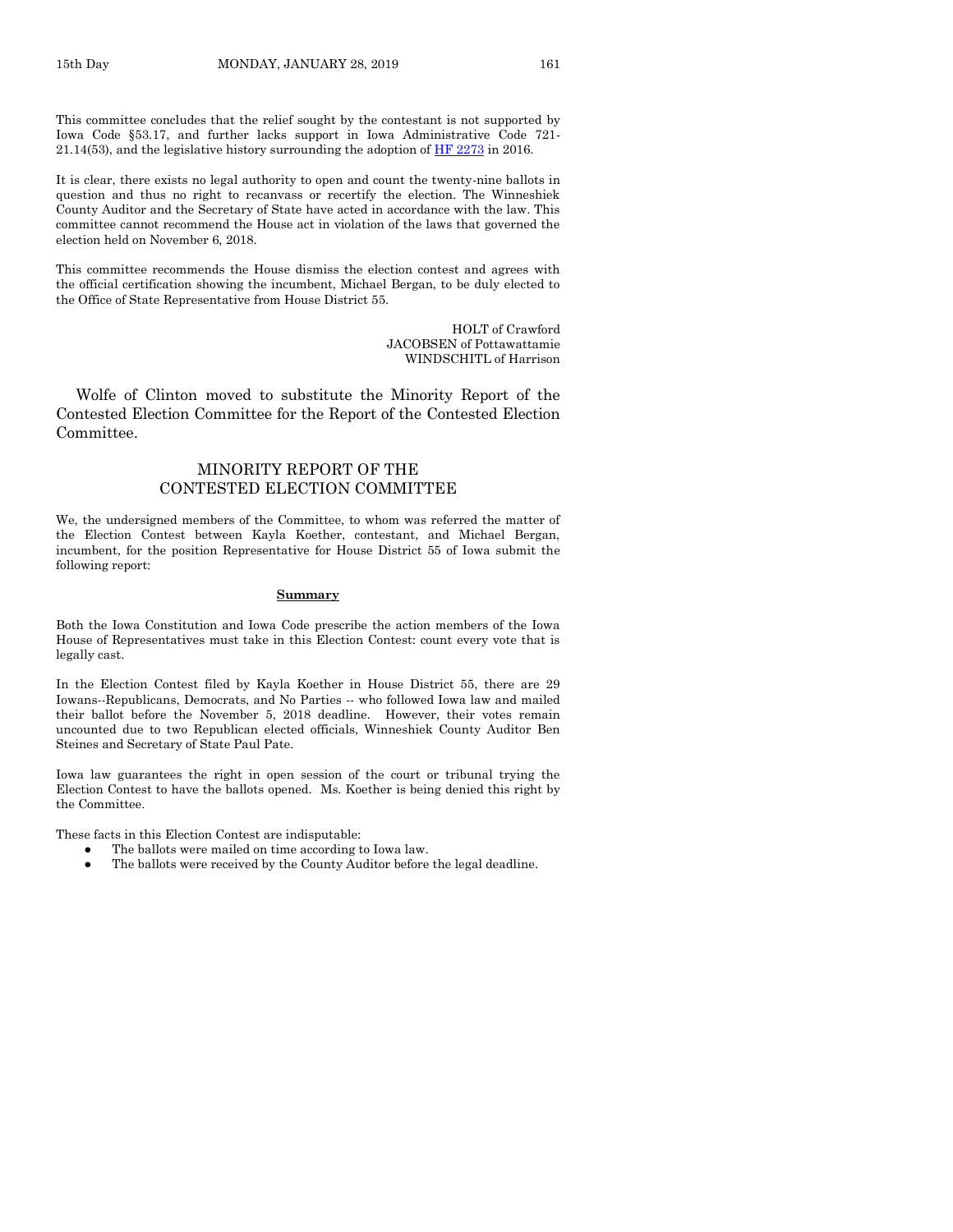The United States post office has already confirmed that the 29 ballots in question all bear an intelligent mail barcode traceable to a date of entry into the federal mail system not later than the day before the Election - thus, the 29 ballots should be counted.

Voting is a fundamental right guaranteed by both the United States and Iowa Constitutions. As State Representatives, we took an oath to "support the Constitution of the United States and the Constitution of the State of Iowa." Given this, it is the sworn duty of the members of the Iowa House of Representatives to protect the fundamental right to vote for these 29 Iowans.

However, nowhere in the Majority Report filed by Republican members of the Election Contest Committee does it give consideration to or even mention the fundamental right to vote, the Iowa Constitution, or the US Constitution. Instead of arguing to expand citizens' rights to cast votes, the Majority Report relies on ill informed legal reasoning to deny a fundamental right to 29 citizens.

The Majority Report ignores the equal protection violation that occurred in this Election Contest. While the 29 voters in Winneshiek County still wait to have their votes counted, twelve Fayette County voters in the same situation had their latearriving ballots counted just days after the Election.

In addition to the callous disregard for the voting rights of 29 Iowans, the Majority Party members of the Committee also violated the due process rights afforded to Iowans and Ms. Koether in our Constitution. They refused to allow the disenfranchised voters, Ms. Koether, or any other witnesses to testify before the Committee.

In refusing to protect the right of Iowans to vote or even conduct a fair hearing to gather facts and testimony, the Majority Report offered in this Election contest is a contrary to the rule of law. We believe members of the Iowa House of Representative must do our sworn duty and follow the law: count every vote.

#### **Standing**

This Contest of the Iowa House District 55 ("HD55") Election between Kayla Koether ("Ms. Koether") and Representative Michael Bergan ("Mr. Bergan") comes down to 29 vote-by-mail ballots in Winneshiek County that were validly cast, but have not been counted. The votes include a split of Republicans, Democrats and No Parties. These 29 ballots should be counted because they were cast by eligible voters who followed all applicable laws and placed their ballots in the federal mail system by the deadline prescribed in the Iowa Code. These 29 ballots should be counted because they may change the outcome of the HD55 Election, given that just nine votes separate the candidates.

#### **The Contest Committee Must Follow the Law and Count the Votes**

The Iowa Constitution and Iowa Code outline voting rights and rules. The Contest Committee must uphold Iowa law and open and count the 29 ballots. All Iowa voters have a right for their validly-cast votes to be counted, and Ms. Koether has the right to request that the Contest Committee follow the statutory contest procedures to open and count the 29 ballots. (Iowa Code Chapter 57.5) (2018).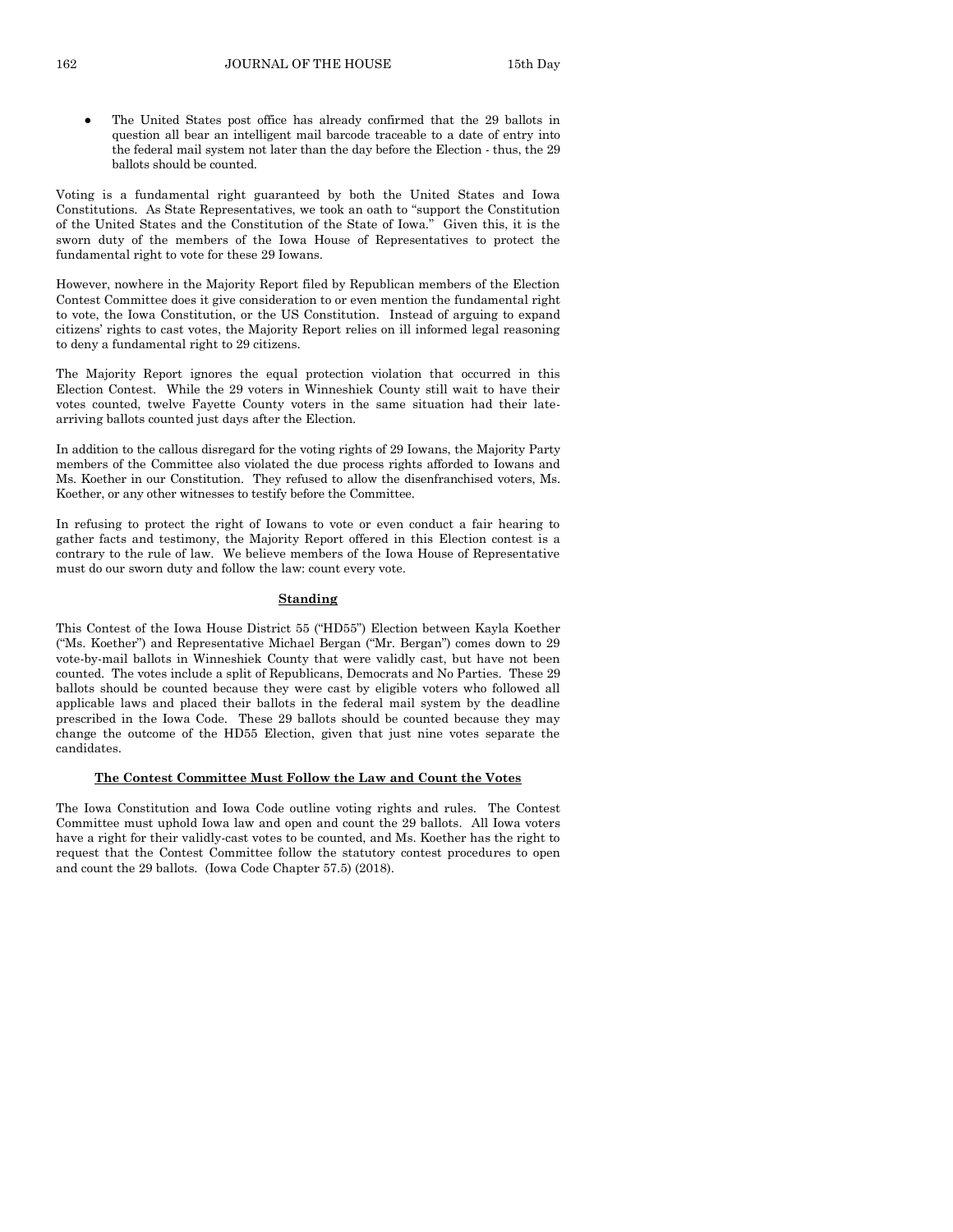Voting is a fundamental right, guaranteed by both the United States and Iowa Constitutions. *Chiodo v. Section 43.24 Panel*, 846 N.W.2d 845, 848 (Iowa 2014) (citing *Devine v. Wonderlich,* 268 N.W.2d 620, 623 (Iowa 1978)). "It occupies an irreducibly vital role in our system of government by providing citizens with a voice in our democracy and in the election of those who make the laws by which all must live. The right to vote is found at the heart of representative government and is 'preservative of other basic civil and political rights.'" *Chiodo*, 846 N.W.2d at 848 (citing *Wesberry v. Sanders*, 376 U.S. 1, 17 (1964); *Reynolds v. Sims*, 377 U.S. 533, 562 (1964); accord *Yick Wo v. Hopkins,* 118 U.S. 356, 370 (1886)). If the voter follows the voting laws, then his or her vote should be counted. All voters should be treated equally. Here, 29 voters are being treated differently, and by refusing to count their votes, the government is knowingly and intentionally disenfranchising those voters.

These 29 Winneshiek County voters followed the law and held up their end of supporting democracy. The fact that their ballots were received after Election Day does not invalidate the voters' actions the law already prescribes the last date absentee ballots can be received. Suggesting that this Contest will lead to ballots being returned weeks later is hyperbolic partisan grandstanding. Some have also suggested that these voters should have voted earlier or in person, but blaming the voters undermines the rule of law and decency—especially when these voters' actions were well within the letter of the law. The legislature and this Committee, should be advocating for the counting of these ballots and defending a fundamental right, not using suspect legal arguments to disenfranchise voting citizens.

Prior District Court action has proven that 29 ballots were in the US postal mail system as confirmed by the intelligent barcodes on the ballots. The Contest Committee should have acted to request the ballots from the Winneshiek County Auditor to be opened and counted to determine the outcome of the Election pursuant to Iowa law.

These 29 voters are being punished because they do not live closer to a postal hub, because the ballots were not delivered prior to Election Day, and because the USPS did not use a stamp-canceling postmark on the ballots. None of these facts, however, renders their ballots in violation of Iowa election law. The Winneshiek County Auditor has confirmed through review of the intelligent mail barcode for each ballot that they were timely placed in the mail. These 29 voters did what they were supposed to do: they voted and they put their ballots into the federal mail system before Election Day. Their fundamental right to vote should not be denied by this Committee. This Contest Committee must follow Iowa law and open and count the ballots.

The Secretary of State's Handbook that provides guidance to county Auditors states "In order to be valid, ballots received after Election Day must be clearly postmarked before Election Day or bear an intelligent mail barcode traceable to a date before Election Day." The Secretary of State is refusing to follow his own guidance.

Iowa Code 57.17 (2) is clear…

In order for the ballot to be counted, the return envelope must be received in the commissioner's office before the polls close on election day or be clearly postmarked by an officially authorized postal service or bear an intelligent mail barcode traceable to a date of entry into the federal mail system not later than the day before the election and received by the commissioner not later than noon on the Monday following the election.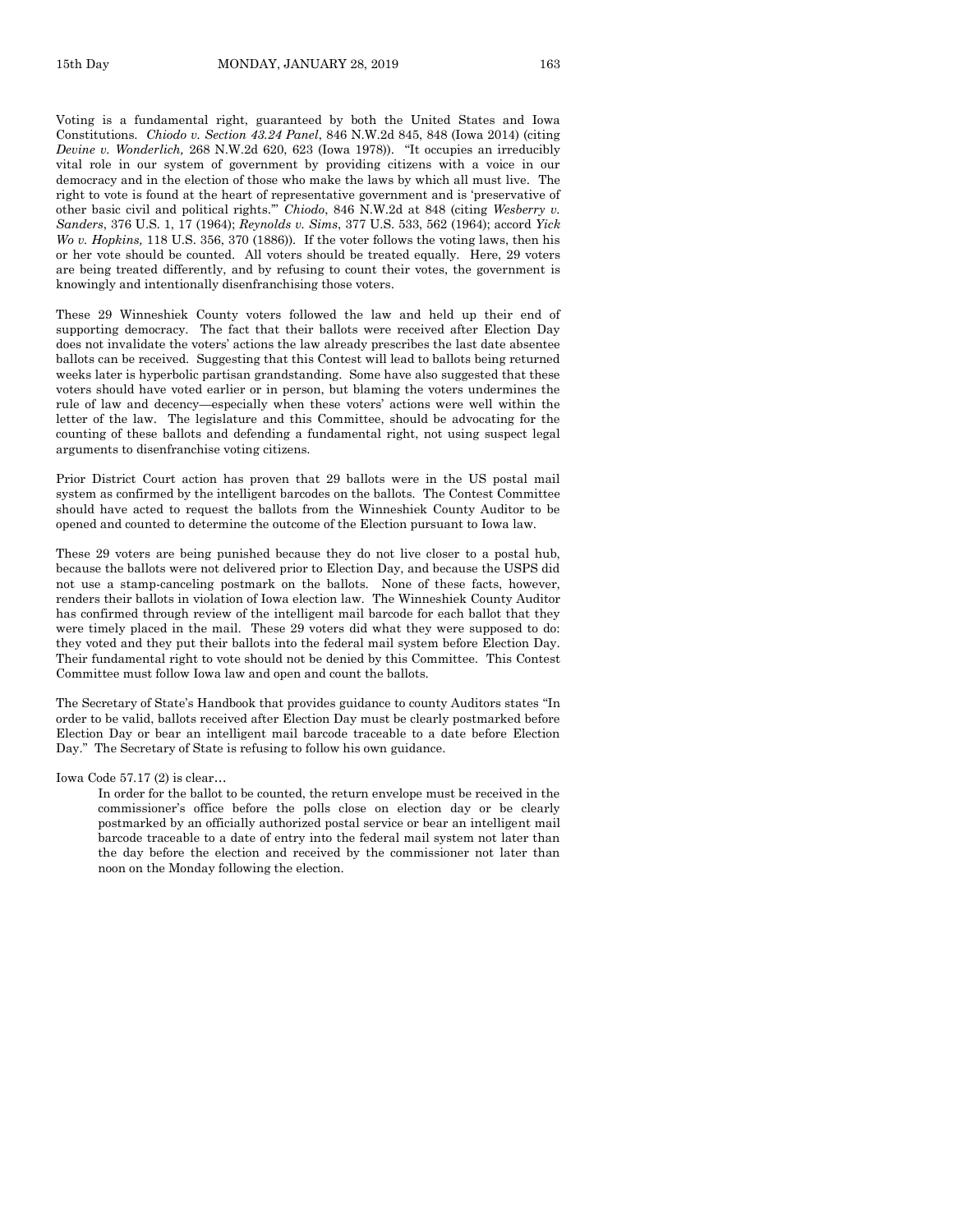While members of the Majority Party may argue legislative intent, they do not get to assume intent for all 150 duly elected Senators and Representatives.

We find that the Contest Committee failed to follow the Iowa Constitution and requires the Iowa House to follow the law when resolving an Election Contest.

#### **Due Process**

The Iowa Constitution gives persons the right to Due Process in civil proceedings. IOWA CONST. ART. I, § 9. The Iowa Constitution further gives candidates for public office the right to contest an election if the results or process are questioned. IOWA CONST. ART. III, § 7. Refusing Ms. Koether the opportunity to present evidence deprives her of her right to due process of law under the Iowa Constitution. *In the Interest of A.M.H*., 516 N.W.2d 867, 870 (Iowa 1994) (stating a fundamental component of due process is the opportunity to be heard).

The right to Due Process historically has been construed by Iowa courts to allow the parties to a case or controversy to provide evidence to the tribunal trying the case in order to give a full and fair picture of the issues before the tribunal. *Id*. The laws already provide for parties to contest the Election, and this Committee cannot limit Ms. Koether's constitutional rights. The role of this Committee is to make a fair determination of the outcome of the case.

Oral arguments from counsel are not evidence. Oral arguments are simply an overview of the issues in a case from the attorney's point of view. Without a record of evidence comprised of exhibits and testimony from witnesses, the record in front of the Committee is only hearsay and facts not proven to be accurate or reliable. Without creating a record of evidence, including testimony, this Committee will be unable to make a fully informed, impartial decision because the decision will be based on the attorneys' views of the facts and information. Oral arguments are not intended to be the only evidence a tribunal hears. Oral arguments are intended to be based on the record of evidence presented. Due process allows for the parties to not only present their own evidence, but to refute and contradict the opposing party's evidence to allow the tribunal to make a full and impartial decision on the case or controversy.

Had the Committee acted properly and allowed the parties or Committee members to call witnesses to provide testimony we, as minority members of the Committee, would have called the following:

- 1. Iowa Secretary of State, Paul Pate.
- 2. Former State Director of Elections, Dawn Williams.
- 3. Winneshiek County Auditor, Benjamin Steines and staff or volunteers.
- 4. Fayette County Auditor, Lori Moellers and staff or volunteers.
- 5. Iowa State Association of County Auditors, President Travis Weipert.
- 6. A United States Postal Service Employee.
- 7. Iowa House District 55 Presumed Representative, Michael Bergen.
- 8. Democratic Candidate for Iowa House District 55, Kayla Koether.
- 9. Bouthsakone McCain and her mother.
- 10. Three Winneshiek County voters whose ballots remain uncounted but were legally cast.

While testimony was not allowed, we do know what some of the disenfranchised voters have said in public statements regarding this Election Contest.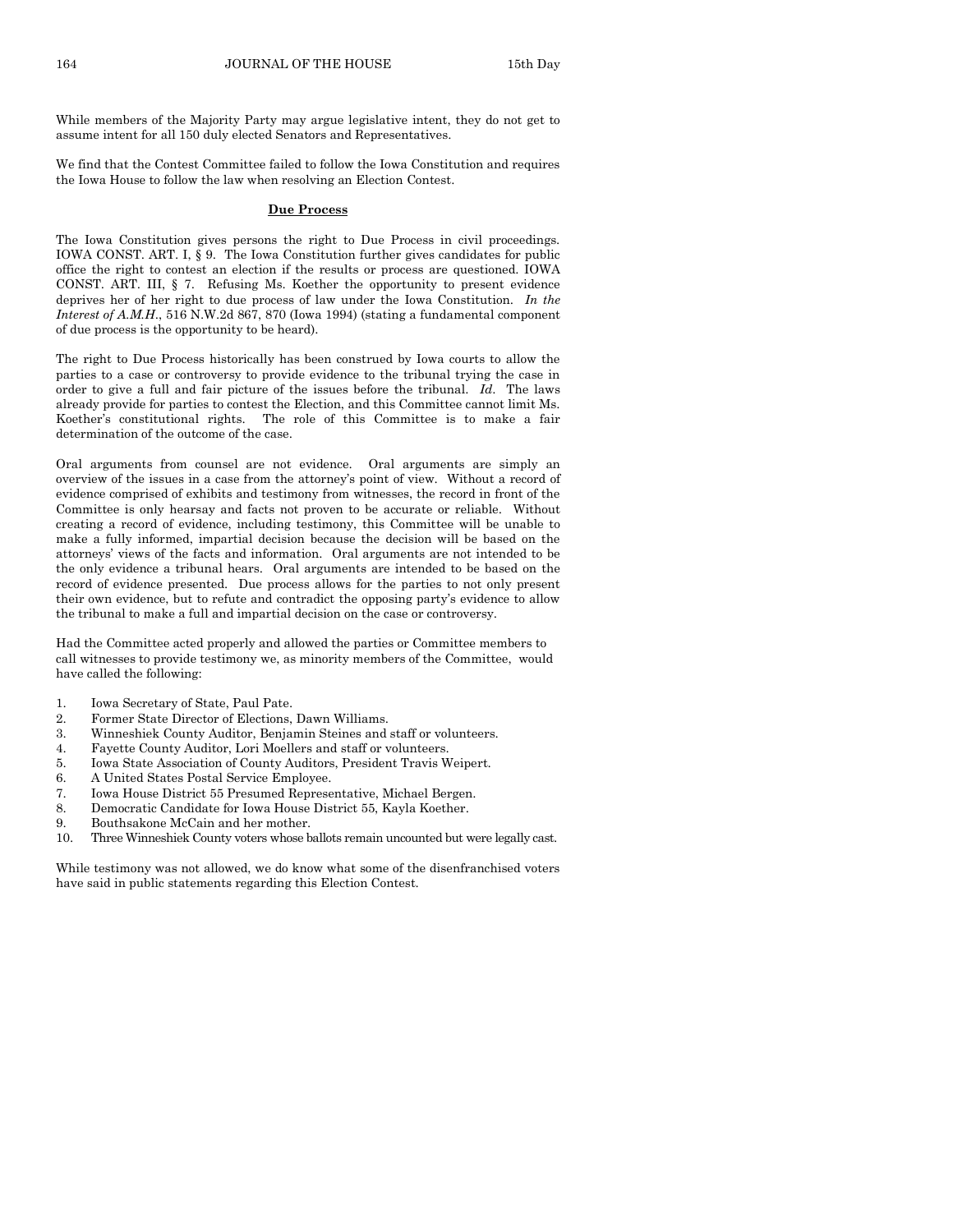*"The people whose votes are being denied have every right to explain their stories to the House Committee, and the Committee has an obligation to hear what we have to say and not to deny that. This is Iowa--these are your neighbors. The Committee should have to explain to me why there's a reason not to count them. Every vote should count. My rights are being trampled. I just want it to be fair. This is America! This isn't some third-world country where they burn ballots that they don't want counted. The House Committee owes it to the people to count every vote. They can't justify not counting the votes." —Bob Wilson from Decorah, Iowa*

*"As a voter who was not allowed a chance to participate in the election process, I think it's an extraordinary disappointment to be told by the governing body that will decide how to resolve this problematic issue that it is not interested in my participation once again. How can said body make a sound decision without comprehension of context and the impact this problem has on its constituents?" -- Liam Murphy* 

*"I was shocked when I heard my vote wasn't counted. I've been living with disabilities since 2002 and have been voting absentee for years. There has never been a problem—until this year. Whether it is a close contest like this one, or not, I still deserve that chance to register my beliefs and my feelings. I am part of the 29 forgotten, or at least marginalized people, who don't seem to have a voice any longer, even though we did everything asked of us in the proper way. Voting is one of the utmost privileges of being an American.* 

*I consider voting to be not only my privilege and responsibility, but also my right as an American citizen. Every vote is important as evidenced in this close contest. I expect the legislature to do the right thing and put partisan politics aside. My vote must be counted and my voice heard, as I did all that was legally required of me. To deny me my constitutional right to participate in this process would be a true injustice. Don't let justice take a back seat to politics. Voting is one of the utmost privileges of being an American, living in a society where, at least until recently, people could own their own destiny." --Kathleen Kuennen*

*"It's not right that the committee wouldn't make time to hear from us. I was devastated when I got the phone call informing me that Lowell's and my absentee votes hadn't been counted. We mailed them on time. It's not my fault they didn't get a postmark. They have the barcode at the bottom of the envelope that proves whether they were in the post office before the deadline. If they have that barcode, they should be opened and counted.*

*A few years ago we used to have a polling site right here in Frankville. It closed down, so now we have to go to Decorah. To get to the polling place is about 14 miles. With Lowell being disabled it has been easier for us to vote absentee.*

*We trusted the system. We trusted that absentee voting would work. It's our right to say who we want in the legislature representing us. When that right is taken away, that's just wrong. The legislature should make sure the votes are opened and counted." --Laura Staake*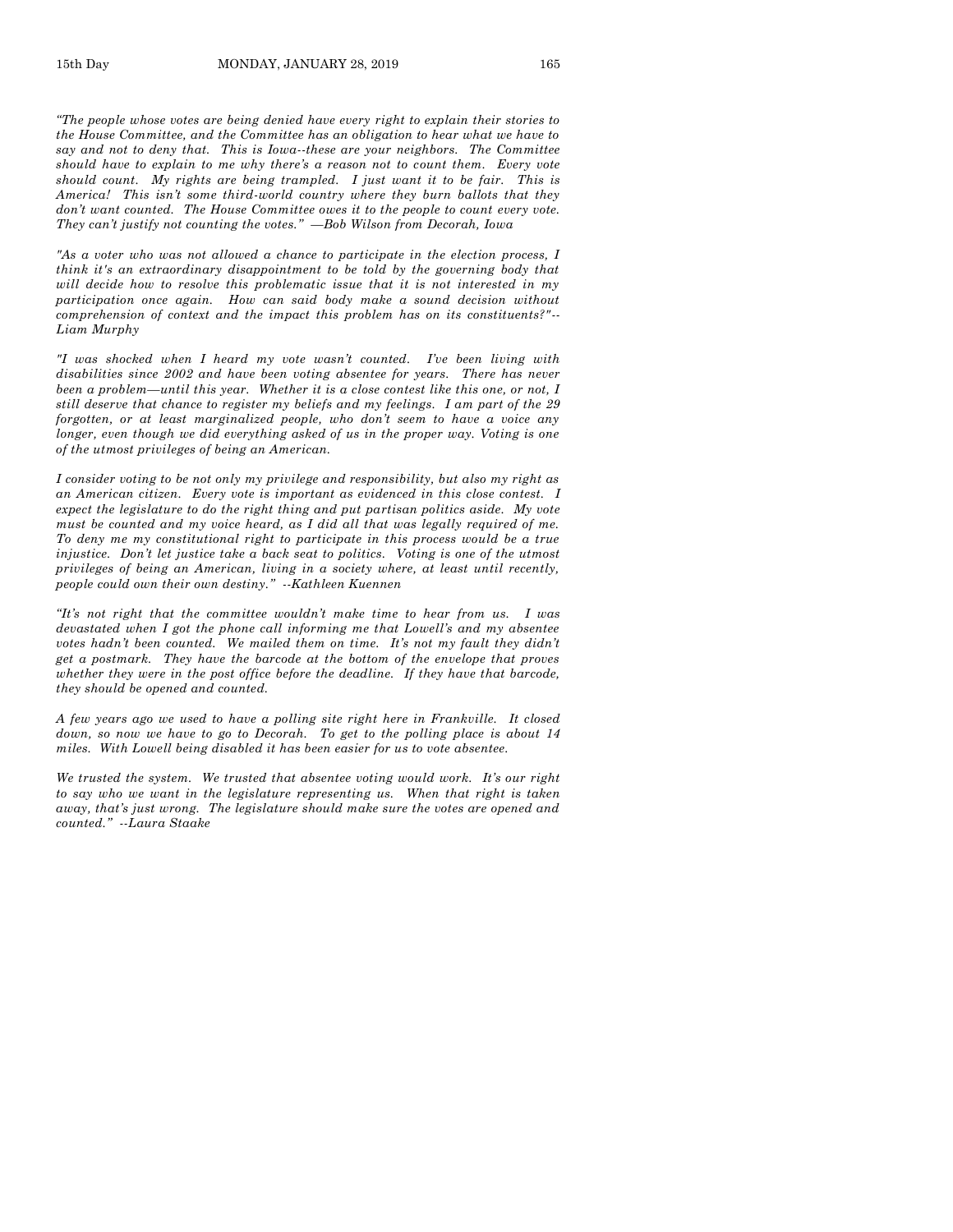166 JOURNAL OF THE HOUSE 15th Day

It's disappointing that the voters, who are the ones being disenfranchised by this Contest Committee did not have a chance to have their voices heard. This Committee's lack of action has set a disturbing precedent for future legislatures to follow. The one hearing and perfunctory report make it clear that the Majority had no intention of giving Ms. Koether or the voters Due Process.

We find the Committee's failure in applying Iowa law, denied the Contestant Kayla Koether and the voters of House District 55 with their due process rights necessary to ensure a proper hearing and consideration of the evidence to properly determine the Election outcome. The Committee Majority refusal to hear evidence shows they acted in haste with their minds clouded by their political power to seek an outcome as they see fit, rather than as led by evidence that was not allowed to be presented to the Committee.

#### **Equal Protection**

Unlike the 29 disenfranchised voters in Winneshiek County, twelve Fayette County voters had their late-arriving ballots counted, despite the lack of a postmark. The intelligent mail barcodes on the twelve ballots were not checked, and the dates on which they were placed into the federal mail system was not verified in any way. Because voters were treated differently based on which county auditor counted their votes, there is an Equal Protection violation in the HD55 Election.

The 29 voters in Winneshiek County have the same right to have their vote counted in the HD55 Election as the voters in Fayette County, but they have been denied this right with no consideration by the Winneshiek County Auditor and the Iowa Secretary of State. The Majority Party seems to have no concern about the votes counted in Fayette County, where Mr. Bergan gained a net of two votes. As election officials, county auditors and the Iowa Secretary of State have the explicit duty to carry out the Iowa Constitution and the Iowa Code to ensure that all eligible voters who follow the law are able to exercise their fundamental right to vote. This Contest Committee is now in the position to correct that error and follow Iowa law.

We know that the Secretary of State (Mr. Pate) advised the Winneshiek County Auditor to not count the ballots, even though similarly situated ballots were counted in another County in the House District. However, we also know Sec. Pate has been derelict in his official duties on at least two other occasions when failing to count 5,842 votes in the 2016 General Election and failing to timely file notice on a Constitutional Amendment last year.

#### **Conclusion**

The Majority's decision of this Committee to not act in the interest of democratic principles and to not follow Iowa law will have a negative impact in every corner of the state. Voters and constituents will lose faith in their institutions and be forced to settle with the belief that the Iowa House does not value all voters, regardless of party affiliation.

From the beginning the members of the Minority Party have acted in good faith without partisan intention, but simply to have the will of the voters and all votes counted. *Count Every Vote.* As with custom over the last few years, the Majority Party has put another hurdle in front of voters. Iowans will now worry that their absentee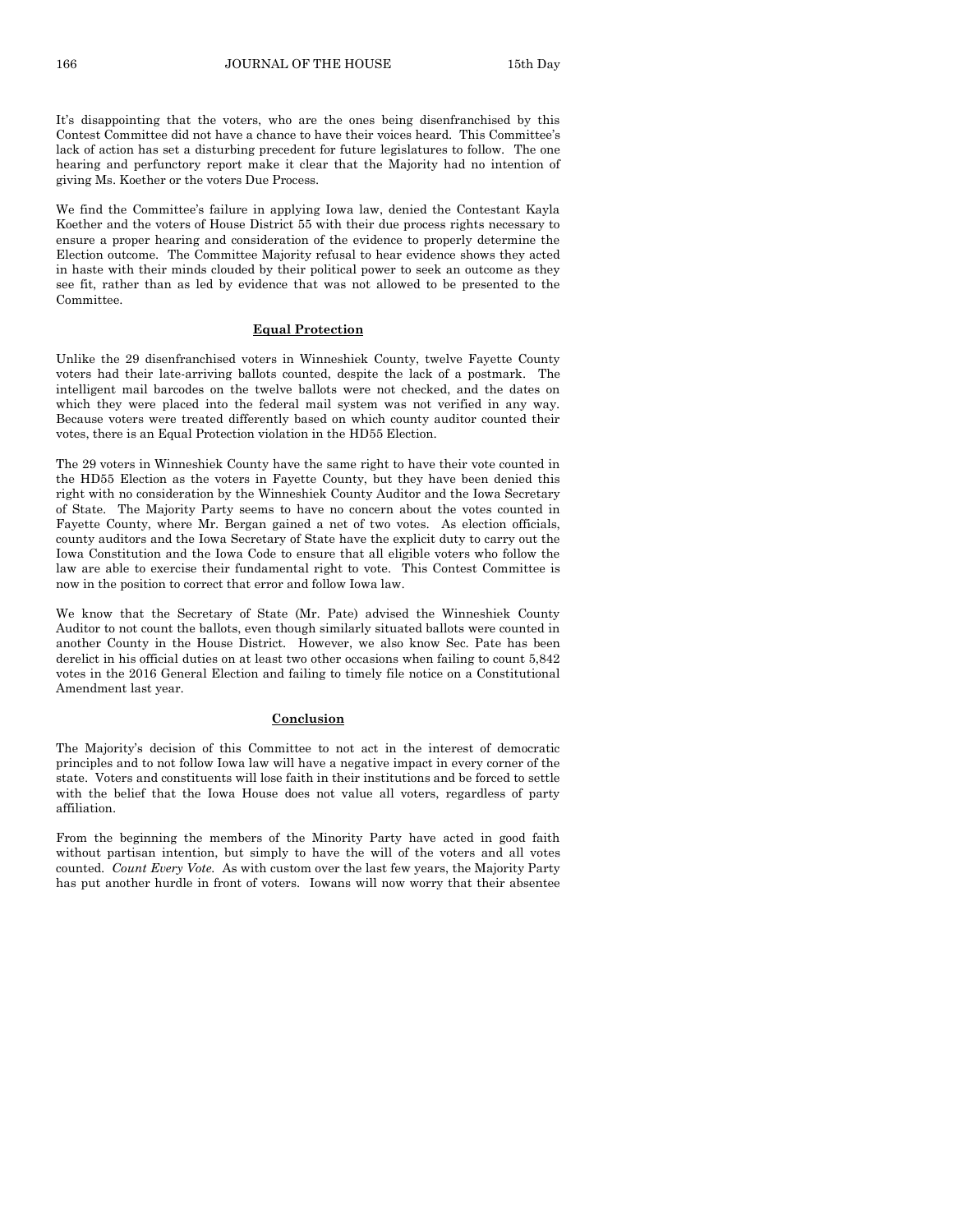ballot may not be counted even if legally cast, discouraging them from utilizing that method of voting, many of which is their only way of having their voice heard. Between limiting the number of days to vote early and now throwing out 29 legally cast ballot, it is difficult to not jump to the conclusion that the Majority Party wants fewer people voting. The Majority Party is sending a message that they value certain Constitutional Rights more than others.

This Committee recommends the House grant Ms. Koether and the voters of House District 55 their constitutional rights and rights guaranteed in Iowa Code to open and count the ballots that have been legally cast.

> WOLFE of Clinton MEYER, B. of Polk

Hunter of Polk rose on a point of inquiry.

M. Smith of Marshall rose on a point of order under Rule 11, regarding limiting debate to ten minutes.

The Speaker ruled the point not well taken.

Wills of Dickinson rose on a point of order under Rule 10, decorum in debate.

The Speaker ruled the point not well taken.

Wills of Dickinson rose on a point of order under Rule 10, decorum in debate.

The Speaker ruled the point well taken.

Holt of Crawford rose on a point of order under Rule 10, decorum in debate.

The Speaker ruled the point well taken.

Wolfe of Clinton moved to substitute the Minority Report of the Contested Election Committee for the Report of the Contested Election Committee.

Roll call was requested by Wolfe of Clinton and Steckman of Cerro Gordo.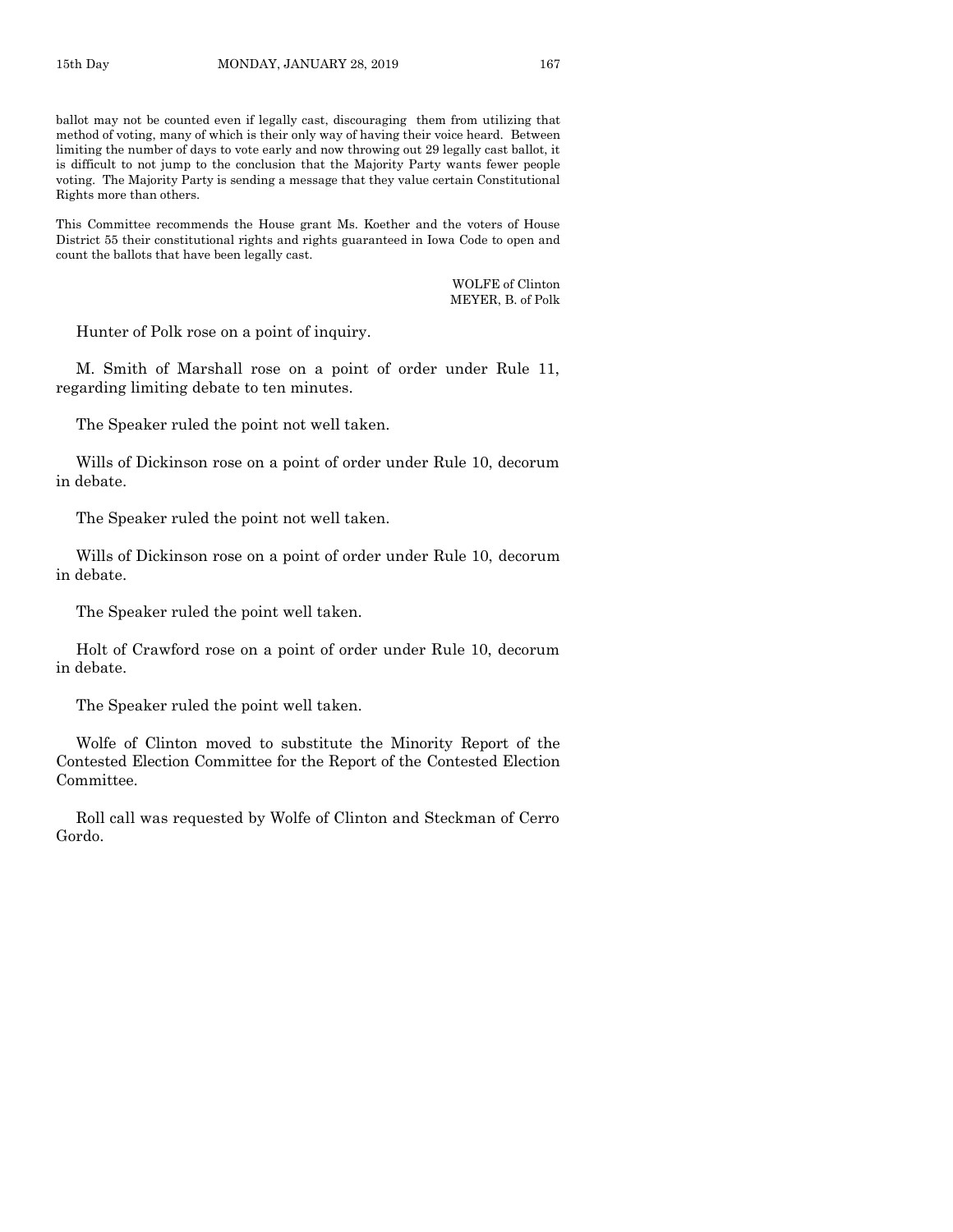On the question "Shall the Minority Report of the Contested Election Committee be substituted for the Report of the Contested Election Committee?"

The ayes were, 45:

| Abdul-Samad  | Anderson          | Bearinger                   | Bennett  |
|--------------|-------------------|-----------------------------|----------|
| Breckenridge | Brown-Powers      | Cohoon                      | Derry    |
| Donahue      | $E$ hlert         | Forbes                      | Gaines   |
| Gaskill      | Hall              | Hunter                      | Isenhart |
| Jacoby       | James             | Judge                       | Kacena   |
| Konfrst      | Kressig           | Kurth                       | Kurtz    |
| Lensing      | Mascher           | Matson                      | McConkey |
| Meyer, B.    | Nielsen           | Oldson                      | Olson    |
| Ourth        | Prichard          | Running-Marquardt Smith, M. |          |
| Smith, R.    | Staed             | Steckman                    | Sunde    |
| Thede        | Wessel-Kroeschell | Williams                    | Winckler |
| Wolfe        |                   |                             |          |

The nays were, 53:

| Bacon     | Baxter     | <b>Best</b> | Bloomingdale |
|-----------|------------|-------------|--------------|
| Bossman   | Brink      | Carlson     | Devoe        |
| Dolecheck | Fisher     | Frv         | Gassman      |
| Gerhold   | Grassley   | Gustafson   | Hagenow      |
| Hanusa    | Hein       | Hinson      | Hite         |
| Holt      | Huseman    | Jacobsen    | Jeneary      |
| Jones     | Kaufmann   | Kerr        | Klein        |
| Landon    | Lohse      | Lundgren    | Maxwell      |
| McKean    | Meyer, A.  | Mitchell    | Mohr         |
| Mommsen   | Moore      | Osmundson   | Paustian     |
| Salmon    | Sexton     | Shipley     | Sieck        |
| Sorensen  | Thompson   | Thorup      | Wheeler      |
| Wills     | Windschitl | Worthan     | Zumbach      |
| Speaker   |            |             |              |

Upmeyer

Absent or not voting, 1:

#### Heddens

Rule 76 invoked, 1:

Bergan

The motion lost.

The House stood at ease at 7:10 p.m., until the fall of the gavel.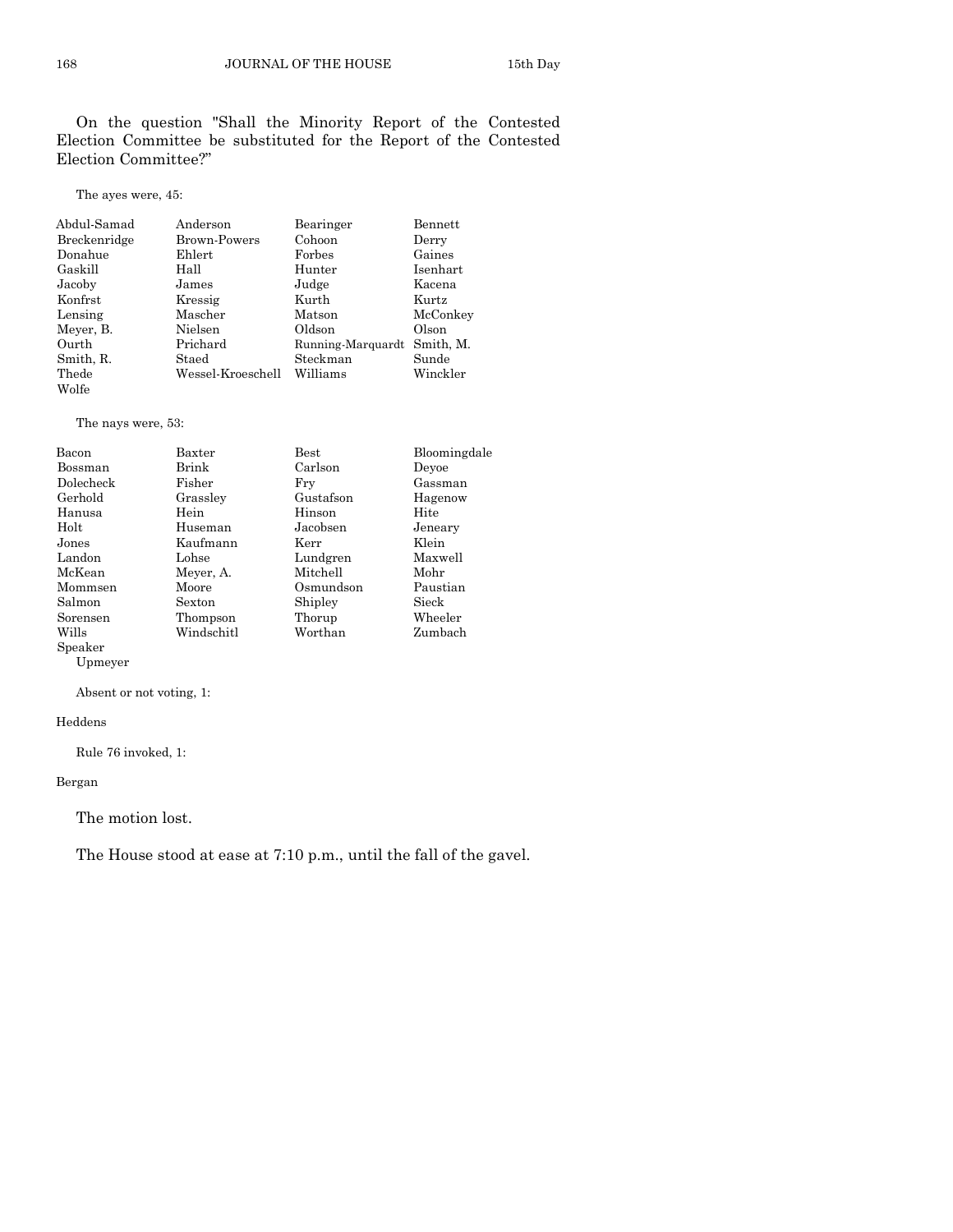The House resumed session at 7:36 p.m., Speaker Upmeyer in the chair.

Wills of Dickinson rose on a point of order under Rule 10, decorum in debate.

The Speaker ruled the point not well taken.

## ADOPTION OF THE REPORT OF THE CONTESTED ELECTION COMMITTEE

Holt of Crawford moved the adoption of the Report of the Contested Election Committee.

Roll call was requested by and Wolfe of Clinton and Windschitl of Harrison.

On the question "Shall the Report of the Contested Election Committee be adopted?"

The ayes were, 53:

| Bacon              | Baxter     | <b>Best</b> | Bloomingdale |
|--------------------|------------|-------------|--------------|
| Bossman            | Brink      | Carlson     | Devoe        |
| Dolecheck          | Fisher     | Fry         | Gassman      |
| Gerhold            | Grassley   | Gustafson   | Hagenow      |
| Hanusa             | Hein       | Hinson      | Hite         |
| $_{\rm Holt}$      | Huseman    | Jacobsen    | Jeneary      |
| Jones              | Kaufmann   | Kerr        | Klein        |
| Landon             | Lohse      | Lundgren    | Maxwell      |
| McKean             | Meyer, A.  | Mitchell    | Mohr         |
| Mommsen            | Moore      | Osmundson   | Paustian     |
| Salmon             | Sexton     | Shipley     | Sieck        |
| Sorensen           | Thompson   | Thorup      | Wheeler      |
| Wills              | Windschitl | Worthan     | Zumbach      |
| Speaker            |            |             |              |
| Upmeyer            |            |             |              |
| The nays were, 44: |            |             |              |

| Abdul-Samad  | Anderson     | Bearinger | Bennett   |
|--------------|--------------|-----------|-----------|
| Breckenridge | Brown-Powers | Cohoon    | Derry     |
| Donahue      | Ehlert       | Forbes    | Gaines    |
| Gaskill      | Hall         | Hunter    | Isenhart  |
| Jacoby       | James        | Judge     | Kacena    |
| Konfrst      | Kressig      | Kurth     | Kurtz     |
| Lensing      | Mascher      | Matson    | Meyer, B. |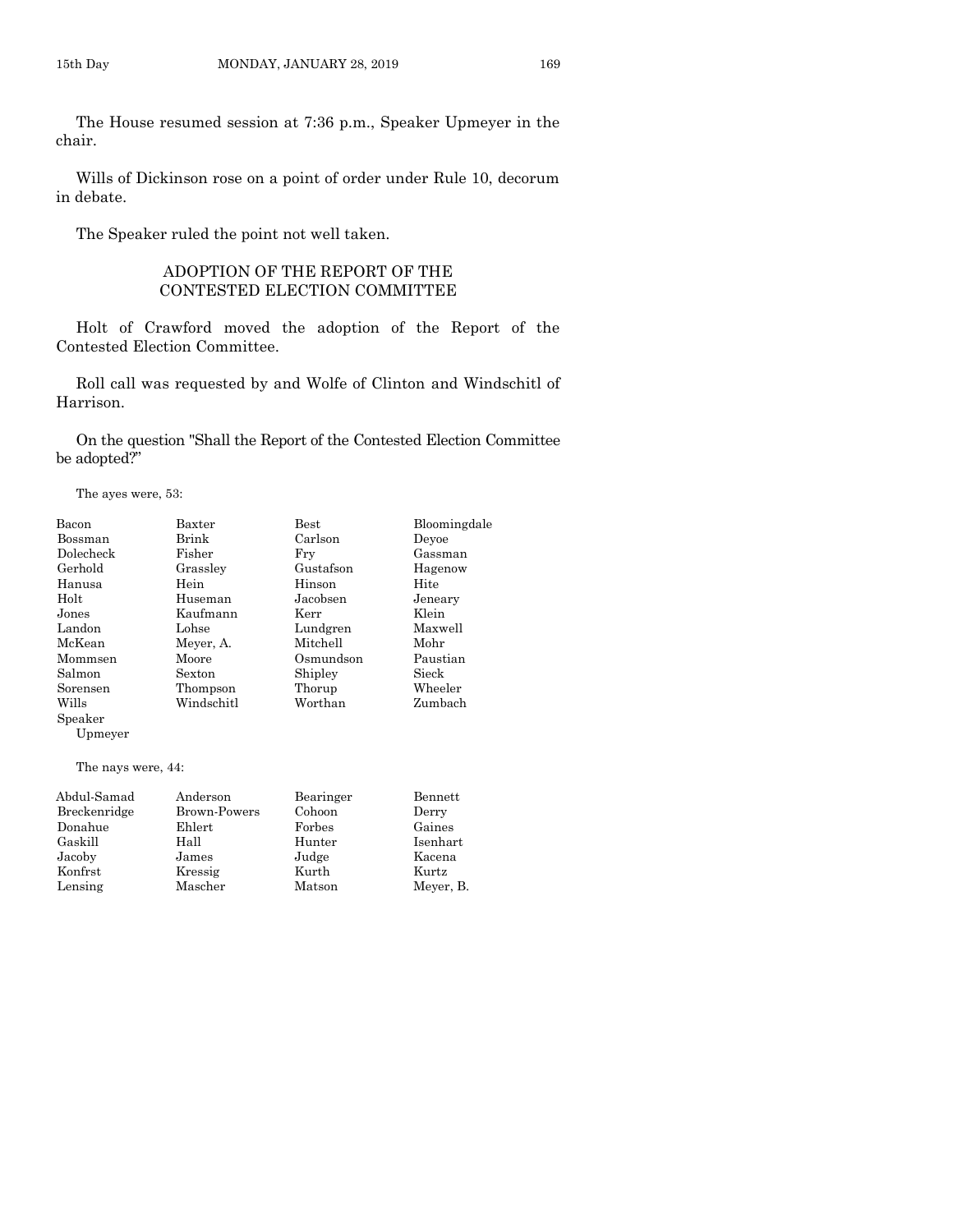| Oldson   | Olson    | Ourth                       |
|----------|----------|-----------------------------|
|          |          | Smith, R.                   |
| Steckman | Sunde    | Thede                       |
| Williams | Winckler | Wolfe                       |
|          |          | Running-Marquardt Smith, M. |

Absent or not voting, 2:

Heddens McConkey

Rule 76 invoked, 1:

Bergan

The motion prevailed and the Report of the Contested Election Committee was adopted.

## LEAVE OF ABSENCE

Leave of absence was granted during voting as follows:

Heddens of Story McConkey of Pottawattamie

HOUSE STUDY BILL COMMITTEE ASSIGNMENTS

#### **[H.S.B. 67](https://www.legis.iowa.gov/legislation/BillBook?ga=88&ba=HSB67) Veterans Affairs**

Concerning the distribution of gambling game receipts for charitable purposes.

## **[H.S.B. 68](https://www.legis.iowa.gov/legislation/BillBook?ga=88&ba=HSB68) Judiciary**

Proposing an amendment to the Constitution of the State of Iowa relating to the qualifications of electors.

#### **[H.S.B. 69](https://www.legis.iowa.gov/legislation/BillBook?ga=88&ba=HSB69) Judiciary**

Relating to the application fee and annual fee imposed for nonassistance child support cases.

#### **[H.S.B. 70](https://www.legis.iowa.gov/legislation/BillBook?ga=88&ba=HSB70) Judiciary**

Relating to older individuals and dependent adults and creating certain criminal offenses and civil actions, and providing penalties.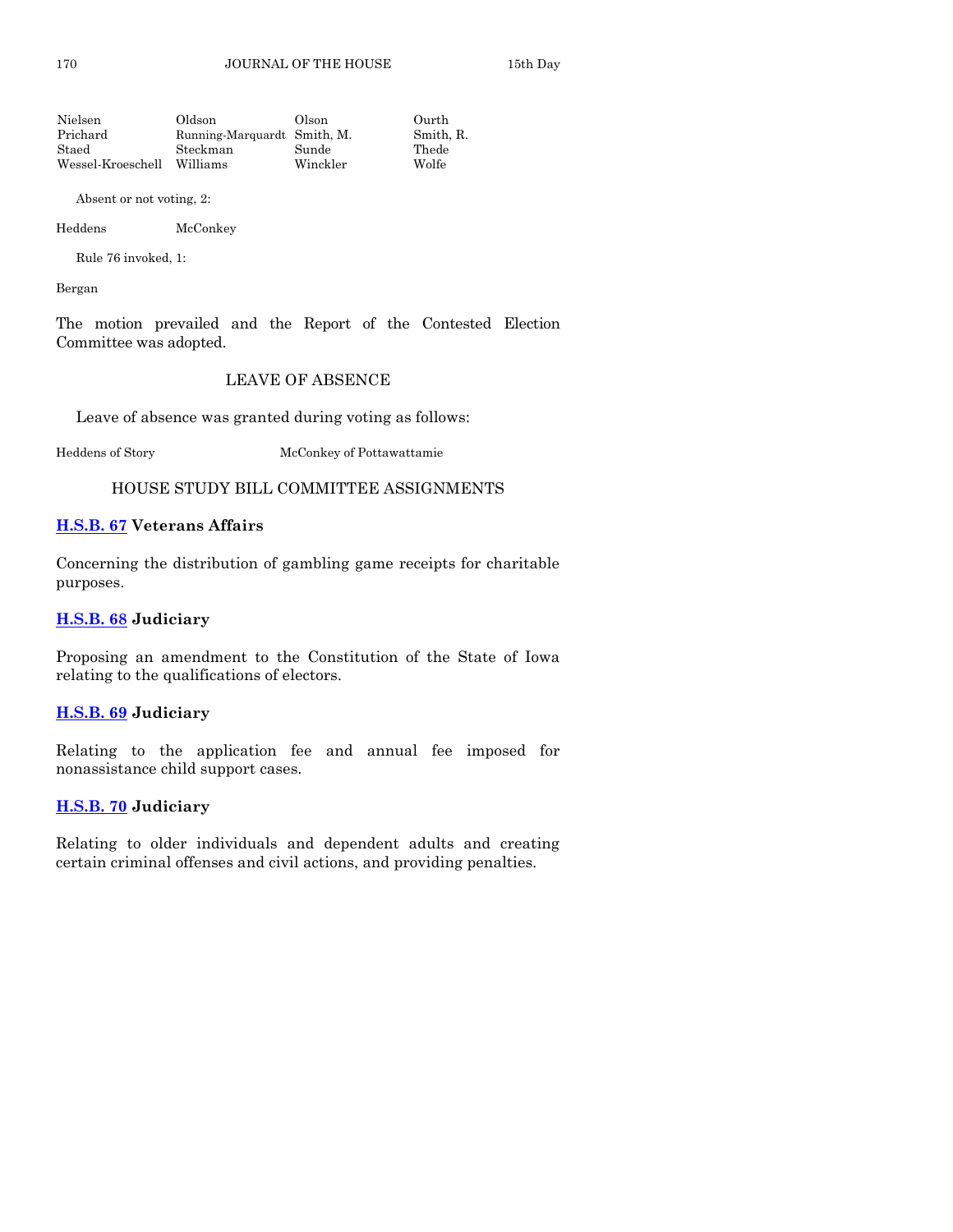## **[H.S.B. 71](https://www.legis.iowa.gov/legislation/BillBook?ga=88&ba=HSB71) Public Safety**

Relating to criminal trespass while hunting, fishing, or trapping, and providing penalties.

## **[H.S.B. 72](https://www.legis.iowa.gov/legislation/BillBook?ga=88&ba=HSB72) Public Safety**

Relating to the criminal elements for the commission of sexual misconduct with offenders, and providing penalties.

## **[H.S.B. 73](https://www.legis.iowa.gov/legislation/BillBook?ga=88&ba=HSB73) Human Resources**

Relating to the transfer of dangerous persons with mental illness from a hospital for persons with mental illness to the Iowa medical and classification center.

## **[H.S.B. 74](https://www.legis.iowa.gov/legislation/BillBook?ga=88&ba=HSB74) Human Resources**

Relating to reports of personal degradation by caretakers of dependent adults in facilities and programs regulated by the department of inspections and appeals.

## **[H.S.B. 75](https://www.legis.iowa.gov/legislation/BillBook?ga=88&ba=HSB75) Human Resources**

Relating to the community spouse resource allowance under the Medicaid program.

## **[H.S.B. 76](https://www.legis.iowa.gov/legislation/BillBook?ga=88&ba=HSB76) Human Resources**

Relating to the frequency of the reporting of the annual analysis and findings relative to Medicaid managed care member appeals.

## **[H.S.B. 77](https://www.legis.iowa.gov/legislation/BillBook?ga=88&ba=HSB77) Judiciary**

Relating to access to a copy of an original birth certificate by an adult adoptee, and providing for fees.

## **[H.S.B. 78](https://www.legis.iowa.gov/legislation/BillBook?ga=88&ba=HSB78) Agriculture**

Establishing a partial property tax exemption for certain agricultural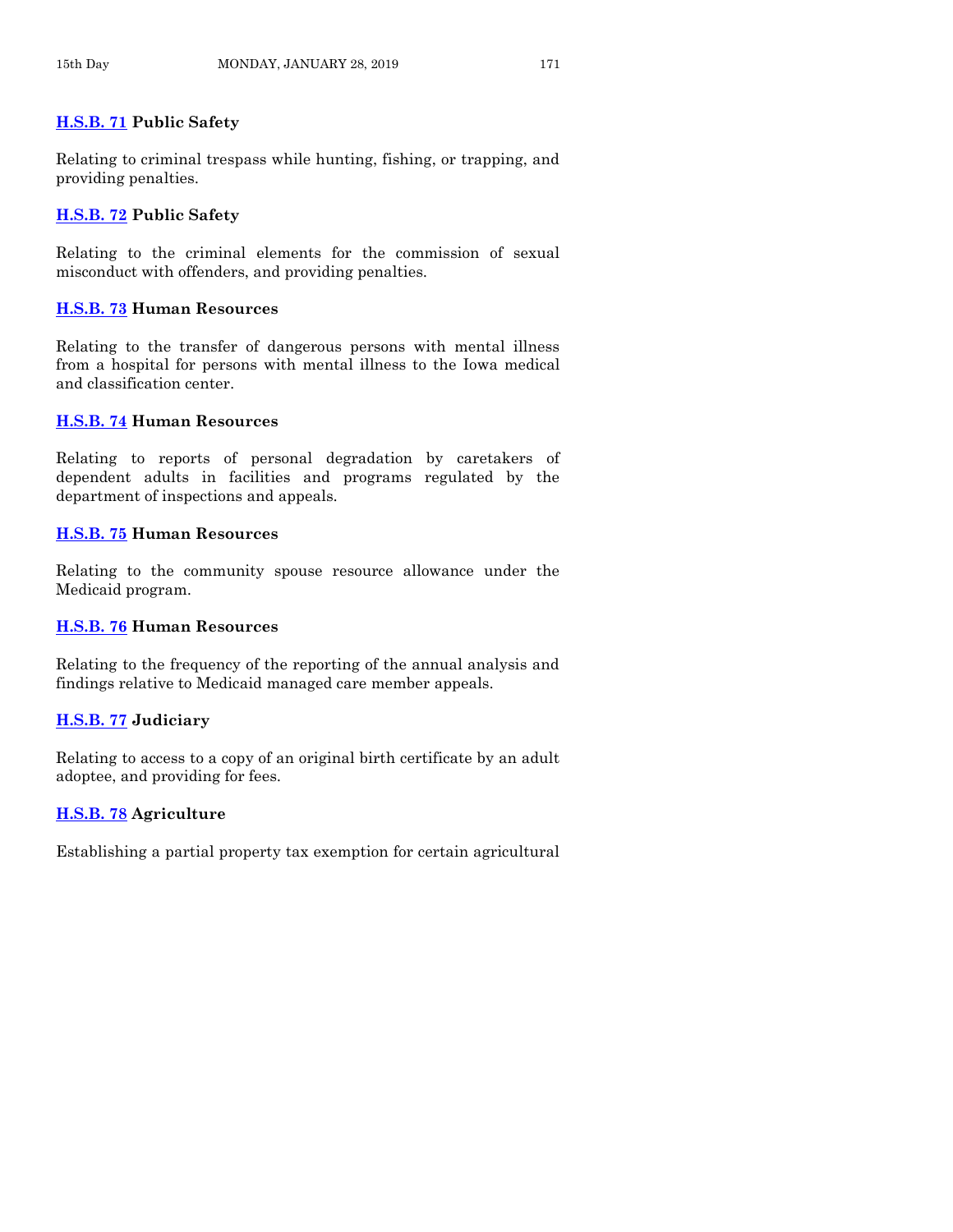land planted with cover crops, providing penalties, and including applicability provisions.

## **[H.S.B. 79](https://www.legis.iowa.gov/legislation/BillBook?ga=88&ba=HSB79) Education**

Relating to requirements for eligibility under the all Iowa opportunity scholarship program.

## **[H.S.B. 80](https://www.legis.iowa.gov/legislation/BillBook?ga=88&ba=HSB80) Environmental Protection**

Relating to fee programs for permittee participation in lieu of required compensatory mitigation of stream and wetland impacts and making appropriations.

## **[H.S.B. 81](https://www.legis.iowa.gov/legislation/BillBook?ga=88&ba=HSB81) Environmental Protection**

Relating to administrative procedures within the department of natural resources.

## SUBCOMMITTEE ASSIGNMENTS

#### **[House File 40](https://www.legis.iowa.gov/legislation/BillBook?ga=88&ba=HF40)**

Judiciary: Hite, Chair; Gustafson and Oldson.

## **[House File](https://www.legis.iowa.gov/legislation/BillBook?ga=88&ba=HF64) 64**

Labor: Grassley, Chair; Dolecheck and Hunter.

#### **[House File 90](https://www.legis.iowa.gov/legislation/BillBook?ga=88&ba=HF90)**

Labor: Grassley, Chair; Dolecheck and Hunter.

#### **[House File 91](https://www.legis.iowa.gov/legislation/BillBook?ga=88&ba=HF91)**

Labor: Grassley, Chair; Dolecheck and Hunter.

#### **[House File 109](https://www.legis.iowa.gov/legislation/BillBook?ga=88&ba=HF109)**

Labor: Grassley, Chair; Dolecheck and Hunter.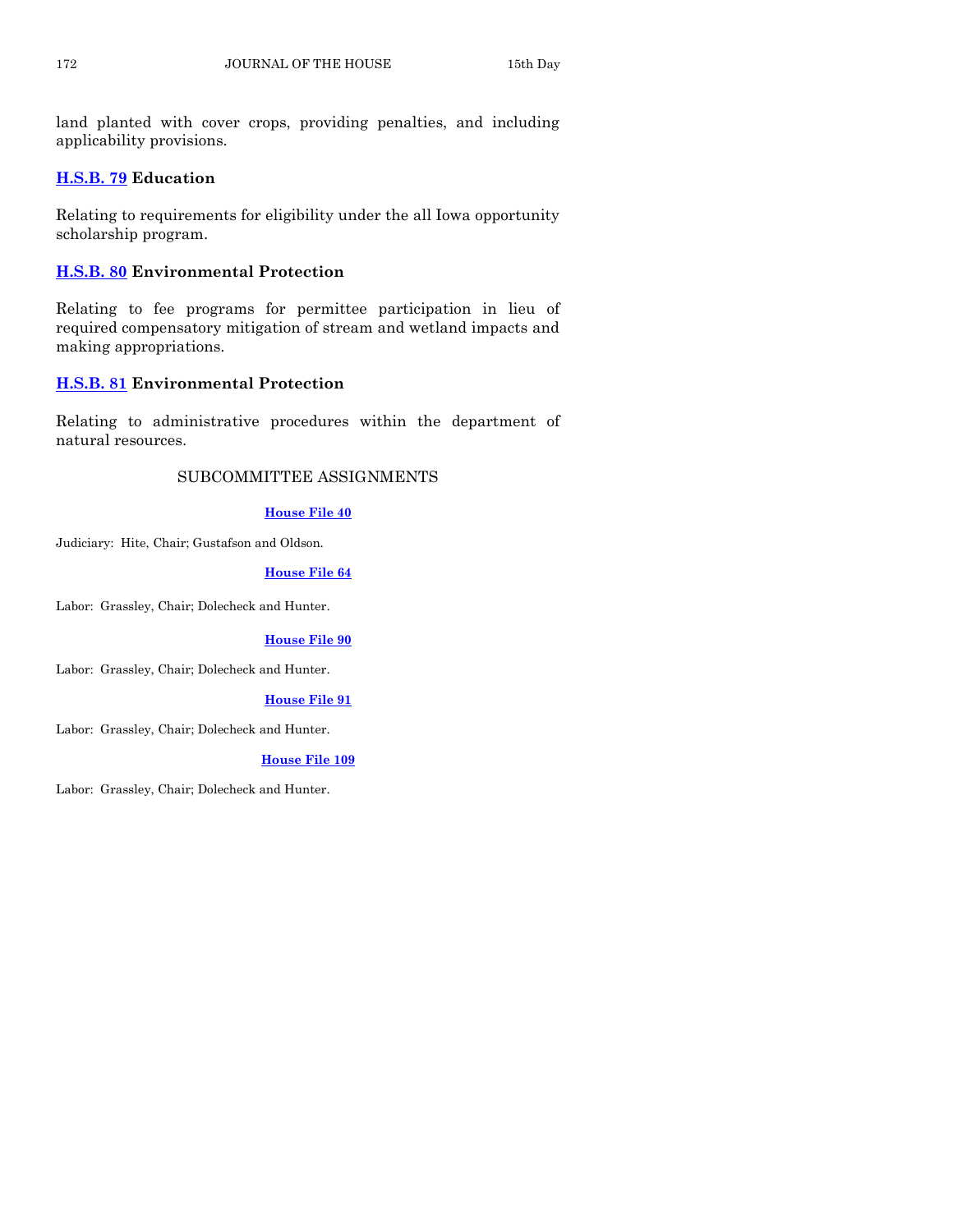## HOUSE STUDY BILL SUBCOMMITTEE ASSIGNMENTS

#### **[House Study Bill 67](https://www.legis.iowa.gov/legislation/BillBook?ga=88&ba=HSB67)**

Veterans Affairs: Wheeler, Chair; Jeneary and Ourth.

#### **[House Study Bill 68](https://www.legis.iowa.gov/legislation/BillBook?ga=88&ba=HSB68)**

Judiciary: Kaufmann, Chair; Hite and Wolfe.

#### **[House Study Bill 69](https://www.legis.iowa.gov/legislation/BillBook?ga=88&ba=HSB69)**

Judiciary: Bergan, Chair; Derry and Hite.

#### **[House Study Bill 70](https://www.legis.iowa.gov/legislation/BillBook?ga=88&ba=HSB70)**

Judiciary: Gustafson, Chair; Olson and Paustian.

#### **[House Study Bill 71](https://www.legis.iowa.gov/legislation/BillBook?ga=88&ba=HSB71)**

Public Safety: Kerr, Chair; Breckenridge and Thorup.

#### **[House Study Bill 72](https://www.legis.iowa.gov/legislation/BillBook?ga=88&ba=HSB72)**

Public Safety: Worthan, Chair; Jeneary and Olson.

#### **[House Study Bill 73](https://www.legis.iowa.gov/legislation/BillBook?ga=88&ba=HSB73)**

Human Resources: Salmon, Chair; Brink and Derry.

#### **[House Study Bill 74](https://www.legis.iowa.gov/legislation/BillBook?ga=88&ba=HSB74)**

Human Resources: A. Meyer, Chair; Bacon and Brown-Powers.

#### **[House Study Bill 75](https://www.legis.iowa.gov/legislation/BillBook?ga=88&ba=HSB75)**

Human Resources: Best, Chair; Anderson and Osmundson.

#### **[House Study Bill 76](https://www.legis.iowa.gov/legislation/BillBook?ga=88&ba=HSB76)**

Human Resources: Bergan, Chair; Heddens and A. Meyer.

#### **[House Study Bill 77](https://www.legis.iowa.gov/legislation/BillBook?ga=88&ba=HSB77)**

Judiciary: Bergan, Chair; Konfrst and McKean.

#### **[House Study Bill 78](https://www.legis.iowa.gov/legislation/BillBook?ga=88&ba=HSB78)**

Agriculture: Kerr, Chair; Isenhart and Wills.